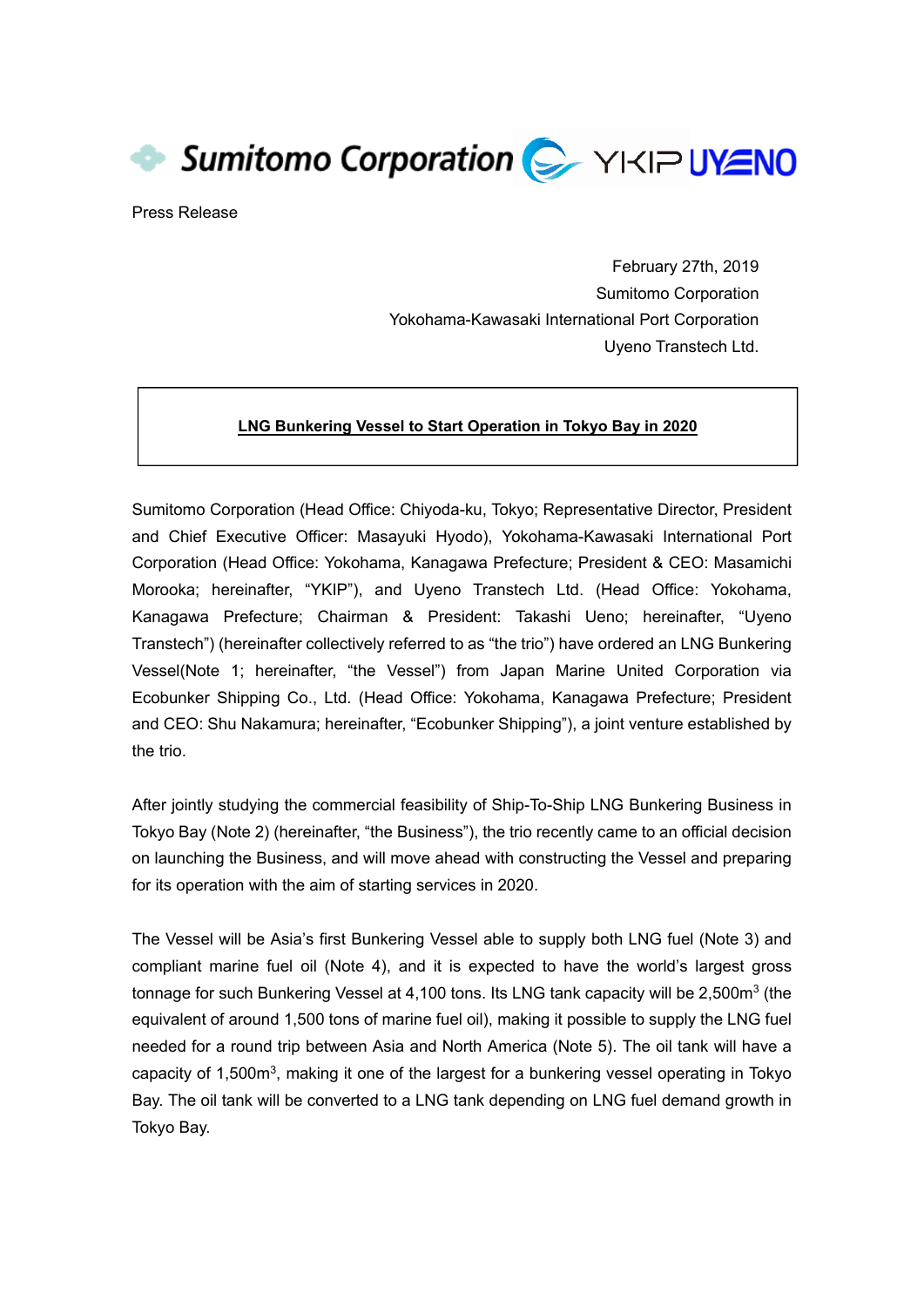SOx emission restriction in general sea areas is scheduled to go into effect on  $1<sup>st</sup>$  January 2020, and it is anticipated that other environmental regulations will be imposed tightly in near future, such as greenhouse gas emission restriction in accordance with the Paris Agreement. The trio will be undertaking the Business through Ecobunker Shipping to promote wide spread of eco-friendly bunker and to make Tokyo Bay one of the world's LNG bunkering hubs.

(Note 1) Bunkering vessel: a marine fuel supply vessel

- (Note 2) STS (Ship-to-Ship) transfer: A method for supplying marine fuel to vessels at the berth or anchorage area by bunkering vessels
- (Note 3) LNG fuel: an environmentally-friendly alternative marine fuel that emit no sulfur oxides (SOx), up to 80% less nitrous oxides (NOx) and up to 30% less carbon dioxide (CO2) than conventional marine fuel oil
- (Note 4) Compliant marine fuel oil: an alternative marine fuel oil that complies with the tighter sulfur content restrictions imposed by the International Maritime Organization (IMO) from 1st January 2020

(Note 5) This estimate presumes fuel consumption of a Panamax container ship, car carrier, etc.

<Reference>

| ■ Basic vessel specifications                           |                     |      |
|---------------------------------------------------------|---------------------|------|
| Length:                                                 | Approx. 95.57 m     | eelk |
| Beam:                                                   | Approx. 15.8 m      |      |
| Draft:                                                  | Approx. 4.4 m       |      |
| Gross tonnage:                                          | Approx. 4,100 mt    |      |
| LNG tank capacity:                                      | 2,500m <sup>3</sup> |      |
| Compliant marine fuel oil capacity: 1,500m <sup>3</sup> |                     |      |
| Home port:                                              | Port of Yokohama    |      |
|                                                         |                     |      |

■ Business structure